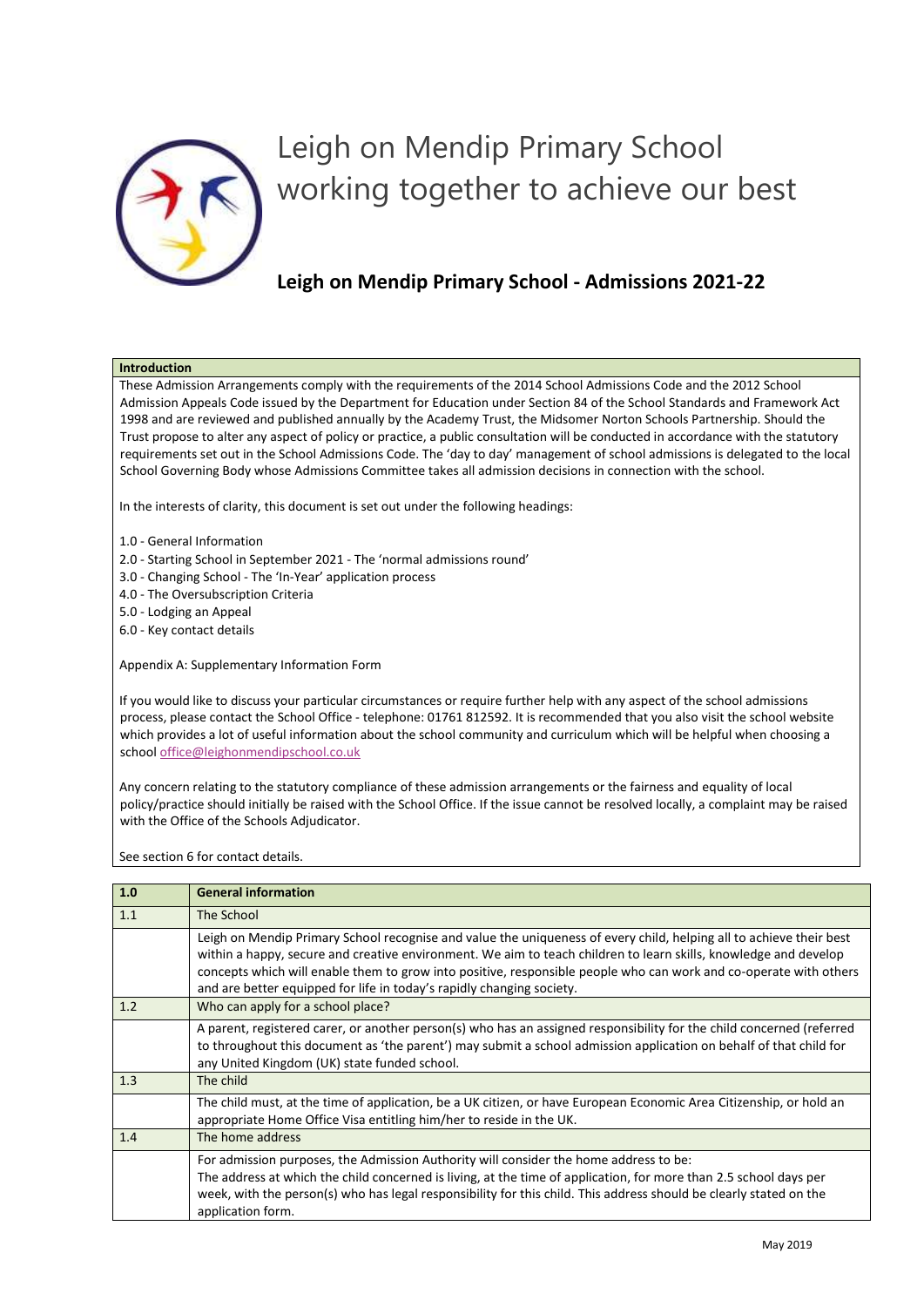|     | Where the child will be moving to a new home address and the parent wishes this to be taken into account, one of<br>the following documents, depending on the circumstances of the case, must be made available at the time of<br>application.<br>A legal 'exchange of contract' which confirms the purchase of the property.<br>$\bullet$<br>A copy of a formal tenancy agreement (minimum six month term) signed and dated by the applicant and<br>$\bullet$<br>the Landlord for the property.<br>Where the child will be living at an address other than the parental family home, for more than 2.5 school<br>$\bullet$<br>days per week (for example; with an extended family member, or in emergency or other public<br>accommodation) - A formal written letter, signed and dated by the person responsible for the address in<br>question. This must explain the living/care arrangements for the child and state how long these<br>arrangements are expected to remain in place.<br>For Children of UK service personnel with a confirmed posting to the area or Crown servants returning<br>$\bullet$<br>from overseas, an official letter confirming a relocation date and Unit postal address or quartering area<br>address. |
|-----|------------------------------------------------------------------------------------------------------------------------------------------------------------------------------------------------------------------------------------------------------------------------------------------------------------------------------------------------------------------------------------------------------------------------------------------------------------------------------------------------------------------------------------------------------------------------------------------------------------------------------------------------------------------------------------------------------------------------------------------------------------------------------------------------------------------------------------------------------------------------------------------------------------------------------------------------------------------------------------------------------------------------------------------------------------------------------------------------------------------------------------------------------------------------------------------------------------------------------------------|
| 1.5 | Siblings                                                                                                                                                                                                                                                                                                                                                                                                                                                                                                                                                                                                                                                                                                                                                                                                                                                                                                                                                                                                                                                                                                                                                                                                                                 |
|     | The oversubscription criteria set out in section 4.2 of these admission arrangements includes a priority for children<br>with a sibling attending the school at the time of application who will still be on roll at the time of admission.<br>If a parent wishes a sibling connection to be taken into account, the sibling's details must be provided on the<br>admission application form and he/she must qualify as a full, half or adoptive brother or sister, or a child living for<br>the majority of his/her school time (more than 2.5 school days per week) within the same family unit and at the<br>same home address.<br>The published Admission Number or admission limit will be exceeded, where necessary, in order that multiple birth<br>siblings of the same family (twin, triplet etc.) can all be offered places, where otherwise one or more of these<br>children would be refused.                                                                                                                                                                                                                                                                                                                                |
| 1.6 | <b>Waiting lists</b><br>When an admission application is refused, because the year applied for is full, the child's name will be entered onto<br>a waiting list for that year group, which will be maintained until the end of the school year and then shut down.<br>Names on waiting lists are held strictly in ranked order according to the child's compliance with the oversubscription<br>criteria. Each time a name is added, the waiting list concerned will be re-ranked. If a place becomes available in the<br>appropriate year, this will be offered for the child ranked highest on the waiting list at that time. A child's name will<br>be removed from the waiting list if a place is offered and declined, or the parent requests the school, in writing, to<br>remove his/her child's name.                                                                                                                                                                                                                                                                                                                                                                                                                            |
| 1.7 | Misleading or false information                                                                                                                                                                                                                                                                                                                                                                                                                                                                                                                                                                                                                                                                                                                                                                                                                                                                                                                                                                                                                                                                                                                                                                                                          |
|     | Should the admission authority become aware that a place was secured for a child at the school on the basis of<br>misleading or false information, it will consider withdrawing the offer, or where a child has already started to attend<br>the school may remove the child from the school roll. The circumstances of the case will be fully discussed with the<br>parent and, if the decision is taken to withdraw the offer of a place, the application will be considered afresh, taking<br>account of any new information.                                                                                                                                                                                                                                                                                                                                                                                                                                                                                                                                                                                                                                                                                                         |

| 2.0 | Starting School in September 2021 (The 'normal' Admissions round)                                                                                                                                                                                                                                                                                                                                                                                                                                                                                                                                                                                                                                                                                                                                                           |  |
|-----|-----------------------------------------------------------------------------------------------------------------------------------------------------------------------------------------------------------------------------------------------------------------------------------------------------------------------------------------------------------------------------------------------------------------------------------------------------------------------------------------------------------------------------------------------------------------------------------------------------------------------------------------------------------------------------------------------------------------------------------------------------------------------------------------------------------------------------|--|
| 2.1 | The Published Admission Number (PAN)                                                                                                                                                                                                                                                                                                                                                                                                                                                                                                                                                                                                                                                                                                                                                                                        |  |
|     | The PAN for Foundation (reception) is 12. This is the number of places that can be provided according to the<br>resources available and the need to maintain the size of infant classes within the requirements of Infant Class Size<br>legislation (30 children to each qualified teacher unless a child qualifies as a permitted exception in accordance with<br>section 2.15 of the 2014 School Admissions Code). If 15 or fewer reception applications are received for September<br>2021, every applicant will be offered a place for their child, without condition. If more than 12 applications are<br>received, the Admissions Authority will apply the oversubscription criteria, set out in section 4.2, in order to rank all<br>the applications and identify a priority for the offer of places up to the PAN. |  |
| 2.2 | Submitting an 'on time' application                                                                                                                                                                                                                                                                                                                                                                                                                                                                                                                                                                                                                                                                                                                                                                                         |  |
|     | For a child to start school in September 2021, the parent must complete the Common Application Form (CAF)<br>available from the home local authority. In order for the application to be considered as 'on time' the CAF must be<br>submitted to the home local authority by 23:59 hours on 15 January 2021. The CAF may be completed and<br>submitted using this local authority's 'on line' procedure, or as a paper form. Full details about the application<br>process and information about the schools in the local authority area are explained in the 'Composite Prospectus'<br>document, which each local authority must make available on 12th September annually.                                                                                                                                                |  |
|     | For families living in Somerset, the home local authority is Somerset Local Authority.                                                                                                                                                                                                                                                                                                                                                                                                                                                                                                                                                                                                                                                                                                                                      |  |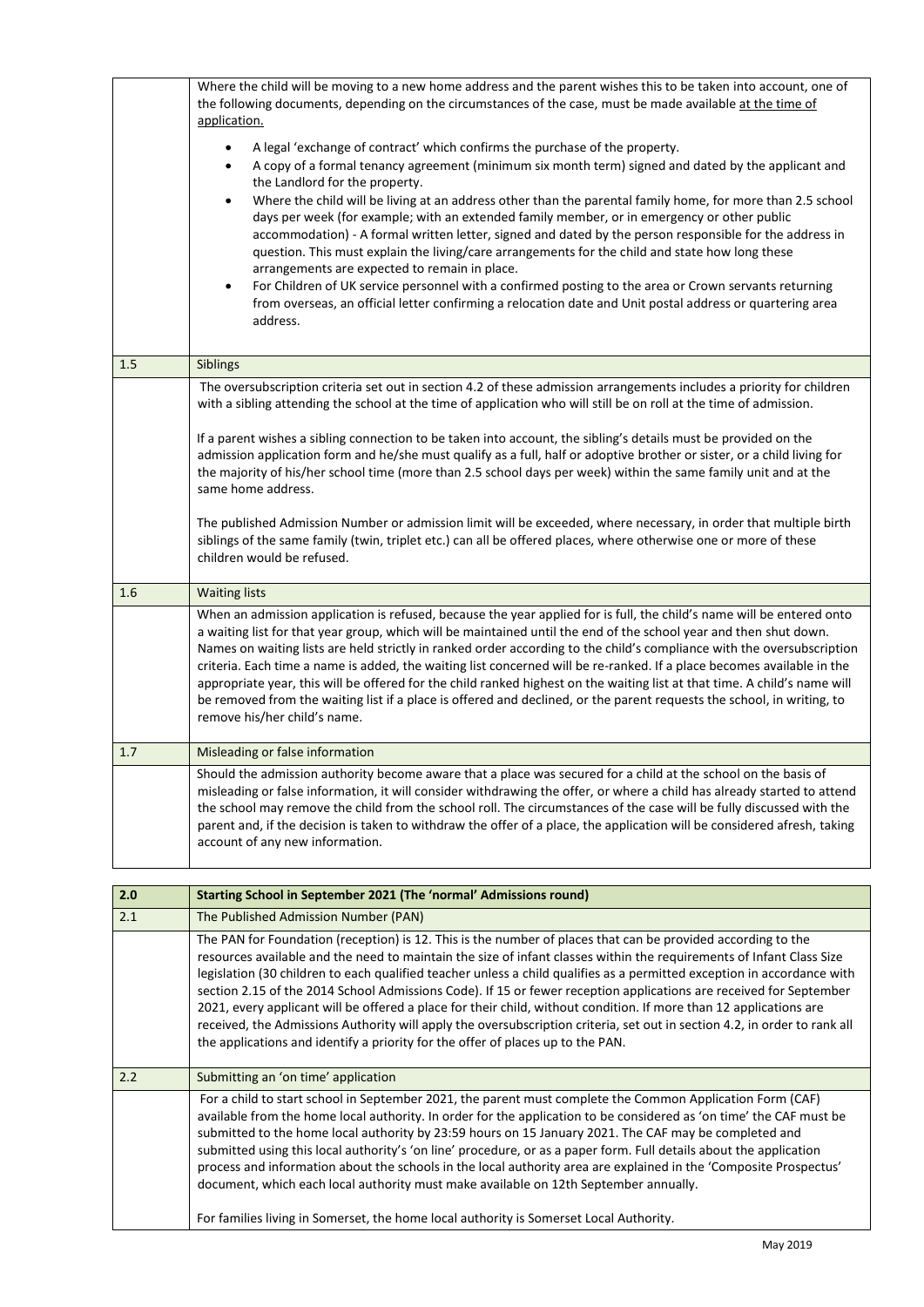| 2.3 | Late applications                                                                                                                                                                                                                                                                                                                                                                                                                                                                                                                                                                                                                                                                                                                                                           |  |
|-----|-----------------------------------------------------------------------------------------------------------------------------------------------------------------------------------------------------------------------------------------------------------------------------------------------------------------------------------------------------------------------------------------------------------------------------------------------------------------------------------------------------------------------------------------------------------------------------------------------------------------------------------------------------------------------------------------------------------------------------------------------------------------------------|--|
|     | Local authorities must coordinate 'normal admission round' reception applications until 31 August 2021. If an<br>application form is submitted to the home local authority after the application deadline of 15th January 2021, it will<br>be considered as a 'late' application and will not be administered until all on time applications have been processed,<br>at which point there may no longer be a place available at the preferred school(s). Some local authorities publish<br>specific dates for a second admissions-round within which 'late' applications will be administered.                                                                                                                                                                              |  |
| 2.4 | Notifying the application decision                                                                                                                                                                                                                                                                                                                                                                                                                                                                                                                                                                                                                                                                                                                                          |  |
|     | Parents will receive an admission decision in writing from the home local authority on or about 16 April 2021,<br>according to the procedure set out in this local authority's Composite Prospectus.                                                                                                                                                                                                                                                                                                                                                                                                                                                                                                                                                                        |  |
| 2.5 | <b>Education Health and Care plan</b>                                                                                                                                                                                                                                                                                                                                                                                                                                                                                                                                                                                                                                                                                                                                       |  |
|     | A place will automatically be provided for any child who has an Education Health and Care Plan (EHCP) in place at the<br>time of application, which names Leigh on Mendip Primary School as the education provider. This place will be<br>allocated within the Published Admission Number (PAN) before the consideration of any other applications, or above<br>the PAN if places have already been offered up to this limit at that time.                                                                                                                                                                                                                                                                                                                                  |  |
| 2.6 | Starting school on a full or part time basis                                                                                                                                                                                                                                                                                                                                                                                                                                                                                                                                                                                                                                                                                                                                |  |
|     | A parent may apply for his/her child to start school for the first time in the September following the fourth birthday<br>and, where a place is offered, may choose for the child to start full time from day one, or to attend on a part time<br>basis until statutory school age, is reached which occurs during the term following the child's fifth birthday.                                                                                                                                                                                                                                                                                                                                                                                                           |  |
| 2.7 | Deferred entry to school                                                                                                                                                                                                                                                                                                                                                                                                                                                                                                                                                                                                                                                                                                                                                    |  |
|     | While a child is below statutory school age, the parent may choose to defer his/her child's entry to school until later<br>in the school year. However, parents cannot defer beyond the point at which the child reaches statutory school age,<br>or beyond the start of the last term in the school year. The school operates on the basis of a six-term year.                                                                                                                                                                                                                                                                                                                                                                                                             |  |
| 2.8 | Applying on behalf of a summer born child (born 1 April - 31 August)                                                                                                                                                                                                                                                                                                                                                                                                                                                                                                                                                                                                                                                                                                        |  |
|     | A parent of a 'summer born' child entitled to start school in September 2021, may lawfully choose to delay his/her<br>entry to school until September 2022, where the parent considers this arrangement to be in the best educational<br>interests of the child. The parent may also choose to apply for the reception year in September 2022 rather than<br>year 1. However, there is a risk attached to deciding this approach, which the parent must be clear about. Although<br>the Admission Authority will agree to a new application being submitted for a reception place in September 2022,<br>there can be no indication given as to whether a place will be available until the 2022 'normal admissions round' is<br>complete. The following process will apply: |  |
|     | If applying for a 'retained' Reception place in 2022, the following process must be followed:                                                                                                                                                                                                                                                                                                                                                                                                                                                                                                                                                                                                                                                                               |  |
|     | The parent must apply to the 'home' local authority during the 2021 'normal' admissions round, making it<br>1.<br>clear on the application form that he/she wishes to delay the child's entry until September 2022 and to<br>apply again at that time for a retained place in the Reception year group. As much information as possible<br>should be submitted by the parent to support the case for a retained Reception place.                                                                                                                                                                                                                                                                                                                                            |  |
|     | 2.<br>On receipt of the September 2021 Application Form, the home Local Authority and Admission Authority<br>will formally note the parent's instruction and will not process the 2021 Admission Application Form any<br>further. Effectively, the child concerned will no longer be part of the 2021 'normal' admissions-round.                                                                                                                                                                                                                                                                                                                                                                                                                                            |  |
|     | The Admission Authority will then consider the parent's request that he/she be allowed to apply for a<br>3.<br>retained Reception place in September 2022, rather than having to make an In Year application for a place<br>in Year 1. The Admission Authority will make this decision based on the circumstances of the case and<br>'what is considered by the Admission Authority to be in the best educational interests of the child<br>concerned'. The Admission Authority might choose to involve professional advisors where this is<br>considered necessary to inform this decision. The decision will be issued in writing to the parent as soon as<br>possible after the September 2021 application is received.                                                  |  |
|     | Where the Admission Authority decision is to support the parent's request for a retained September 2022<br>4.<br>Reception application: The parent must then wait and make an application as part of the 2022 'normal'<br>admissions-round in accordance with the application process set out in the 'home' local authority 2022<br>Composite Prospectus document. This will be made available by the local authority from 12th September<br>2021. The parent should also take account of the published 2022/23 Admission Arrangements which apply<br>to the school.                                                                                                                                                                                                        |  |
|     | 5.<br>If the school is undersubscribed with reception applications for September 2022, the applicant will receive<br>the offer of a place (without condition) for his/her child on or around 16th April 2022. If the school is<br>oversubscribed with applications for September 2022, every application (including delayed entry) will be<br>considered against the published oversubscription criteria and placed in ranked order, identifying a priority<br>for the offer of available reception places. There can be no guarantee of a place being available to offer.<br>This will be dependent on the 2022 application ranking exercise.                                                                                                                              |  |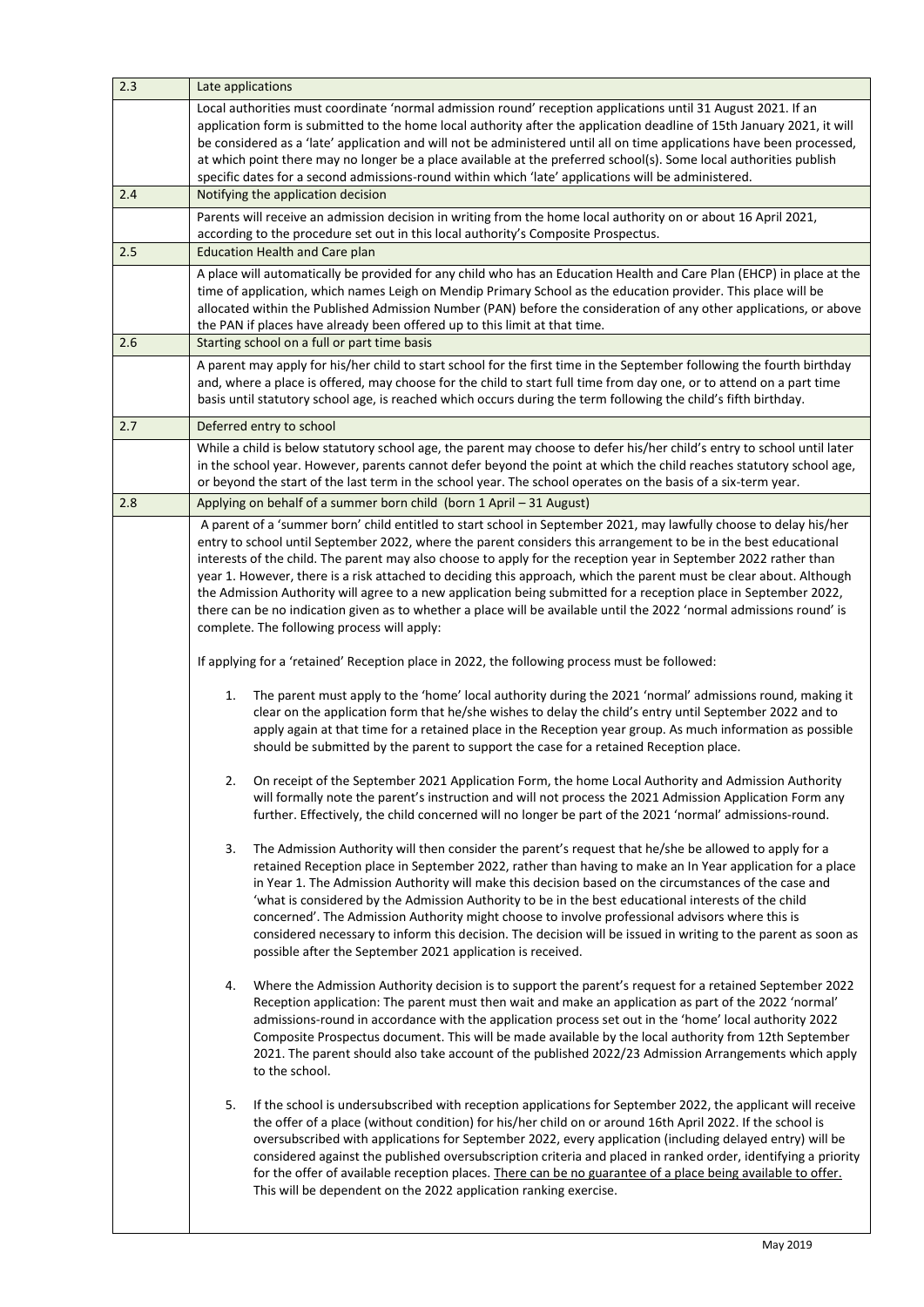| 6. | If the September 2022 (retained) reception application is refused, the right of appeal will apply.                                                                                                                                         |
|----|--------------------------------------------------------------------------------------------------------------------------------------------------------------------------------------------------------------------------------------------|
|    | If a parent chooses to delay his/her child's entry until 2022 and apply for the child to join Year 1 (the<br>relative age group) he/she will need to submit an In-Year application within six school-weeks of the place<br>being required. |

| 3.0 | Changing school - The 'in-year' application process                                                                                                                                                                                                                                                                                                                                                                                                                                                                                                                                                                                                                                                                                                                                                                                                                                                                                                                                                                                                                                                                             |
|-----|---------------------------------------------------------------------------------------------------------------------------------------------------------------------------------------------------------------------------------------------------------------------------------------------------------------------------------------------------------------------------------------------------------------------------------------------------------------------------------------------------------------------------------------------------------------------------------------------------------------------------------------------------------------------------------------------------------------------------------------------------------------------------------------------------------------------------------------------------------------------------------------------------------------------------------------------------------------------------------------------------------------------------------------------------------------------------------------------------------------------------------|
| 3.1 | The Admission Limit                                                                                                                                                                                                                                                                                                                                                                                                                                                                                                                                                                                                                                                                                                                                                                                                                                                                                                                                                                                                                                                                                                             |
|     | For each year group other than the year of entry (years 1-6) the Admissions Authority will set a non-statutory<br>admission limit as a guideline to the number of places available. Admission limits will be set in order to ensure the<br>efficient delivery of education and, where applicable, that the statutory Infant Class Size limit is adhered to. The<br>efficient use of resources will also be a factor in terms of available accommodation, class organisation, the needs of<br>the children and the specific resources required to support the children. Consequently, admission limits may be<br>varied from time to time and so the number of places available may vary.                                                                                                                                                                                                                                                                                                                                                                                                                                        |
| 3.2 | Submitting an in-year application                                                                                                                                                                                                                                                                                                                                                                                                                                                                                                                                                                                                                                                                                                                                                                                                                                                                                                                                                                                                                                                                                               |
|     | If a parent wishes to apply for a child to join the school during the 2021/22 school year, the In-Year application form<br>must be completed and submitted directly to the school. This is available to download from the school website or a<br>paper copy can be provided by the School Office. The In-Year application form may be submitted at any time but will<br>only be administered during school term time and within six school weeks of the place being required, unless the<br>application is for a child from a Service family or the parent is a Crown Servant returning from overseas. In these<br>circumstances, an application may be considered further in advance if an official letter is provided with the<br>application, which confirms a relocation date and Unit postal address or quartering area address.                                                                                                                                                                                                                                                                                           |
| 3.3 | Applying for a year group other than the child's relative (chronological) age                                                                                                                                                                                                                                                                                                                                                                                                                                                                                                                                                                                                                                                                                                                                                                                                                                                                                                                                                                                                                                                   |
|     | The In-Year application will usually be submitted for the year group associated with the child's relative age, although<br>a parent may apply for an alternative year if he/she considers this would be in the best educational interests of the<br>child. In these circumstances, the application must be accompanied with as much information as possible to support<br>the case for 'retaining' or 'accelerating' the child. It is for the Admissions Authority to decide whether to support<br>such a request, which will be considered according to the information provided, the circumstances of the case and<br>what is deemed to be in the best educational interests of the child concerned. If an application for a retained or<br>accelerated year is refused, the Admissions Authority will consider whether a place can be offered in the relative<br>(chronological) age year group. The parent has the right to appeal the decision where a place cannot be offered in<br>the relative year group. Retained and accelerated places secured through the in-year admissions process will be<br>reviewed annually. |
| 3.4 | The decision                                                                                                                                                                                                                                                                                                                                                                                                                                                                                                                                                                                                                                                                                                                                                                                                                                                                                                                                                                                                                                                                                                                    |
|     | On receipt of a signed and dated In-Year Application Form, the Admissions Authority will evaluate whether a place<br>can be made available without prejudicing 'the efficient delivery of education or the efficient use of resources'<br>and/or breaching the Government statutory Infant Class Size Limit. The decision will be notified to the applicant in<br>writing within ten school days of receipt of the In-Year Application Form                                                                                                                                                                                                                                                                                                                                                                                                                                                                                                                                                                                                                                                                                     |
| 3.5 | Accepting the offer of a place                                                                                                                                                                                                                                                                                                                                                                                                                                                                                                                                                                                                                                                                                                                                                                                                                                                                                                                                                                                                                                                                                                  |
|     | Where a place is offered, the parent(s) will be asked to confirm acceptance in writing (by letter or email) within ten<br>school days of receipt of the offer letter, following which the place will remain available for the remainder of six<br>school weeks from the date of the decision letter. If the child concerned is not attending school with this time frame,<br>the Admissions Committee will write to the applicant with a view to withdrawing the offer.                                                                                                                                                                                                                                                                                                                                                                                                                                                                                                                                                                                                                                                         |
| 3.6 | Applying the Fair Access Protocol                                                                                                                                                                                                                                                                                                                                                                                                                                                                                                                                                                                                                                                                                                                                                                                                                                                                                                                                                                                                                                                                                               |
|     | Fair Access to school is very important. Therefore, where it is not possible to offer a place because the required year<br>group is full, or the statutory Infant Class Size limit would be unlawfully breached, the Admissions Committee will<br>further consider the application against the criteria set out in the North Somerset Local Authority Fair Access<br>Protocol (FAP), which is published on the authority's website. If the child concerned satisfies any of the FAP criteria,<br>the application will be referred to North Somerset local authority, which may then decide to engage with the family<br>in order to identify a suitable educational placement without undue delay.                                                                                                                                                                                                                                                                                                                                                                                                                              |
| 3.7 | Children issued with an Education Health and Care plan                                                                                                                                                                                                                                                                                                                                                                                                                                                                                                                                                                                                                                                                                                                                                                                                                                                                                                                                                                                                                                                                          |
|     | If a child is the subject of an Education Health and Care Plan (EHCP), which names a particular school, his/her parents<br>should consult the local authority that issued the EHCP before applying for the child to change school.                                                                                                                                                                                                                                                                                                                                                                                                                                                                                                                                                                                                                                                                                                                                                                                                                                                                                              |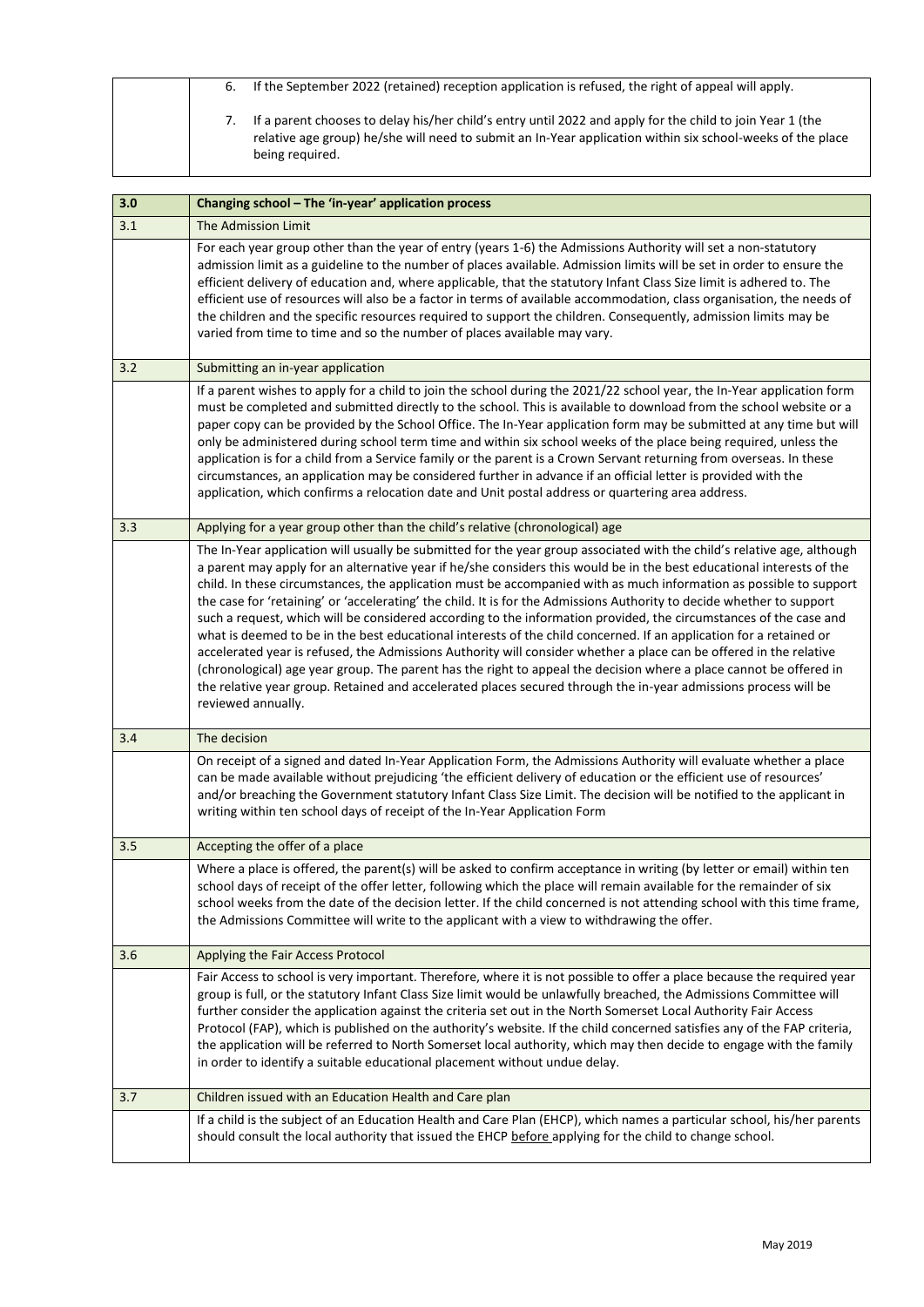| 4.0 | The Oversubscription Criteria                                                                                                                                                                                                                                                                                                                                                                                                                                                                                                                                                 |  |
|-----|-------------------------------------------------------------------------------------------------------------------------------------------------------------------------------------------------------------------------------------------------------------------------------------------------------------------------------------------------------------------------------------------------------------------------------------------------------------------------------------------------------------------------------------------------------------------------------|--|
| 4.1 | Oversubscription                                                                                                                                                                                                                                                                                                                                                                                                                                                                                                                                                              |  |
|     | If there are more applications received at any one time than there are places available within the preferred year group<br>(oversubscription), the Admissions Committee will assess every application received at that time against the<br>oversubscription criteria set out in section 4.2 in order to rank the applications and identify a priority for the offer of any<br>available places. The oversubscription criteria will also be applied, as required, in order to rank children's names on a<br>waiting list.                                                      |  |
| 4.2 | The Oversubscription Criteria                                                                                                                                                                                                                                                                                                                                                                                                                                                                                                                                                 |  |
|     | A 'looked after child' or a child who was previously looked after but immediately after being looked after<br>1.<br>became subject to an adoption, child arrangements, or special guardianship order. A looked after child is a<br>child who, at the time of application, is (a) in the care of a local authority, or (b) being provided with<br>accommodation by a local authority in the exercise of their social services functions (section 22 (1) of the<br>Children Act 1989 applies)                                                                                   |  |
|     | Children living in the catchment area who have a sibling attending Leigh on Mendip Primary School at the time<br>2.<br>of application, who will still be on roll at the time of admission and who lives at the same home address.                                                                                                                                                                                                                                                                                                                                             |  |
|     | 3.<br>Children living in the catchment area.                                                                                                                                                                                                                                                                                                                                                                                                                                                                                                                                  |  |
|     | Children living outside the catchment area who have a sibling attending Leigh on Mendip Primary School at<br>4.<br>the time of application, who will still be on roll at the time of admission and who lives at the same home<br>address.                                                                                                                                                                                                                                                                                                                                     |  |
|     | 5.<br>Children eligible to receive a pupil or service premium at the time of application.                                                                                                                                                                                                                                                                                                                                                                                                                                                                                     |  |
|     | 6.<br>Children attending Owl Babies Pre-school, Leigh on Mendip                                                                                                                                                                                                                                                                                                                                                                                                                                                                                                               |  |
|     | Children of permanent staff who have been employed by the School for a period of no less than two years on<br>7.<br>the application closing date.                                                                                                                                                                                                                                                                                                                                                                                                                             |  |
|     | 8.<br>Children not satisfying a higher criterion                                                                                                                                                                                                                                                                                                                                                                                                                                                                                                                              |  |
|     | Notes:<br>Refer to section 1.4 of these Admission Arrangements for the definition of 'home address'<br>$\bullet$<br>Refer to section 1.5 of these Admission Arrangements for the definition of 'sibling'<br>$\bullet$<br>The Supplementary Information Form must be completed and submitted in conjunction with the school place<br>$\bullet$<br>application, where the applicant wishes the child to be considered against Criterion 4 in the event of<br>oversubscription (refer to section 4.5 of these admission arrangements)                                            |  |
| 4.3 | Prioritising applications by distance measurement                                                                                                                                                                                                                                                                                                                                                                                                                                                                                                                             |  |
|     | If in any of the categories above a tie-break is necessary to determine which child is admitted, the child living closest to<br>the school will be given priority for admission. Distance is measured in a straight line by a Geographical information<br>System (GIS) method from the geocoded point of the school site to the geocoded point of the pupil's home.                                                                                                                                                                                                           |  |
|     | Random allocation by drawing lots supervised by someone independent of the school, will be used as a tie-break in any<br>of the categories above to decide who has highest priority for admission if the distance between a child's home and the<br>school is equidistant in any two or more cases.                                                                                                                                                                                                                                                                           |  |
| 4.4 | Applying a tie-breaker                                                                                                                                                                                                                                                                                                                                                                                                                                                                                                                                                        |  |
|     | Random allocation by drawing lots supervised by someone independent of the school, will be used as a tie-break in any<br>of the categories above to decide who has highest priority for admission if the distance between a child's home and the<br>school is equidistant in any two or more cases.                                                                                                                                                                                                                                                                           |  |
| 4.5 | <b>Supplementary Information Form (SIF)</b>                                                                                                                                                                                                                                                                                                                                                                                                                                                                                                                                   |  |
|     | A Supplementary Information Form (SIF) is provided on the school website (Appendix A). This is used to collect<br>information required in order to evidence that a child qualifies against oversubscription Criterion 3. The SIF must be<br>completed and submitted in accordance with the instructions, in order for the oversubscription criterion to be applied<br>to prioritise applications if necessary. In some cases, a member of the Admissions Authority, or an appointed agent,<br>may need to contact the parent to discuss the information submitted on the SIF. |  |